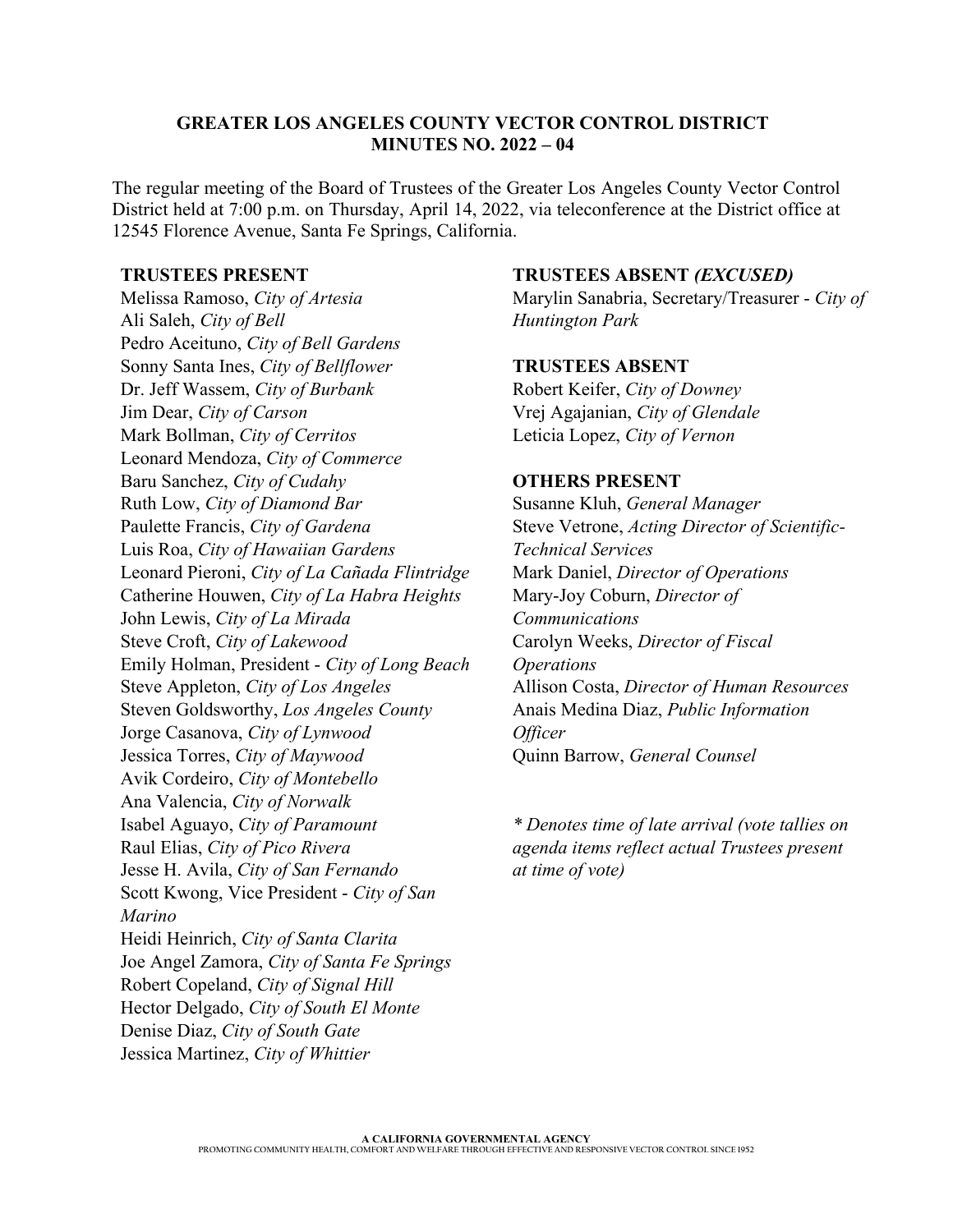# **1. CALL TO ORDER**

President Holman called the meeting to order at 7:02 pm. The meeting was held via teleconference, in compliance with AB 361 in the interest of maintaining appropriate social distancing.

## **2. QUORUM (ROLL) CALL**

Following roll call, it was recorded that 33 Trustees were present and four were absent.

## **3. INVOCATION**

President Holman asked for a moment of silence to allow those wishing to conduct an invocation/moment of prayer to do so.

## **4. PLEDGE OF ALLEGIANCE**

The pledge of allegiance was led by President Holman.

## **5. CORRESPONDENCE**

NONE

## **6. INTRODUCTIONS**

(Introductions requested by staff or Trustees of persons attending the meeting are made at this time).

General Manager Kluh introduced Bob Callanan from Clifton Larson Allen, LLP who will be presenting on the District's Audit Report.

#### **7. PUBLIC COMMENT**

(This time is reserved for members of the public to address the Board relative to matters of business on and off the agenda. Comments will be limited to three minutes per person).

**NONE** 

## **8. CONSENT AGENDA (8.1 – 8.4)**

## *(VOTE REQUIRED)*

- 8.1 Consideration of **Minutes 2022-03** of regular Board Meeting held on March 10<sup>th</sup>, 2022. *(EXHIBIT A)*
- 8.2 Consideration of **Resolution 2022-06** Authorizing Payment of Attached Requisition March 1st through March 31st, 2022. *(EXHIBIT B)*
- 8.3 Compliance with AB 361 to facilitate remote Trustee attendance at meeting during the Covid-19 pandemic *(EXHIBIT C)*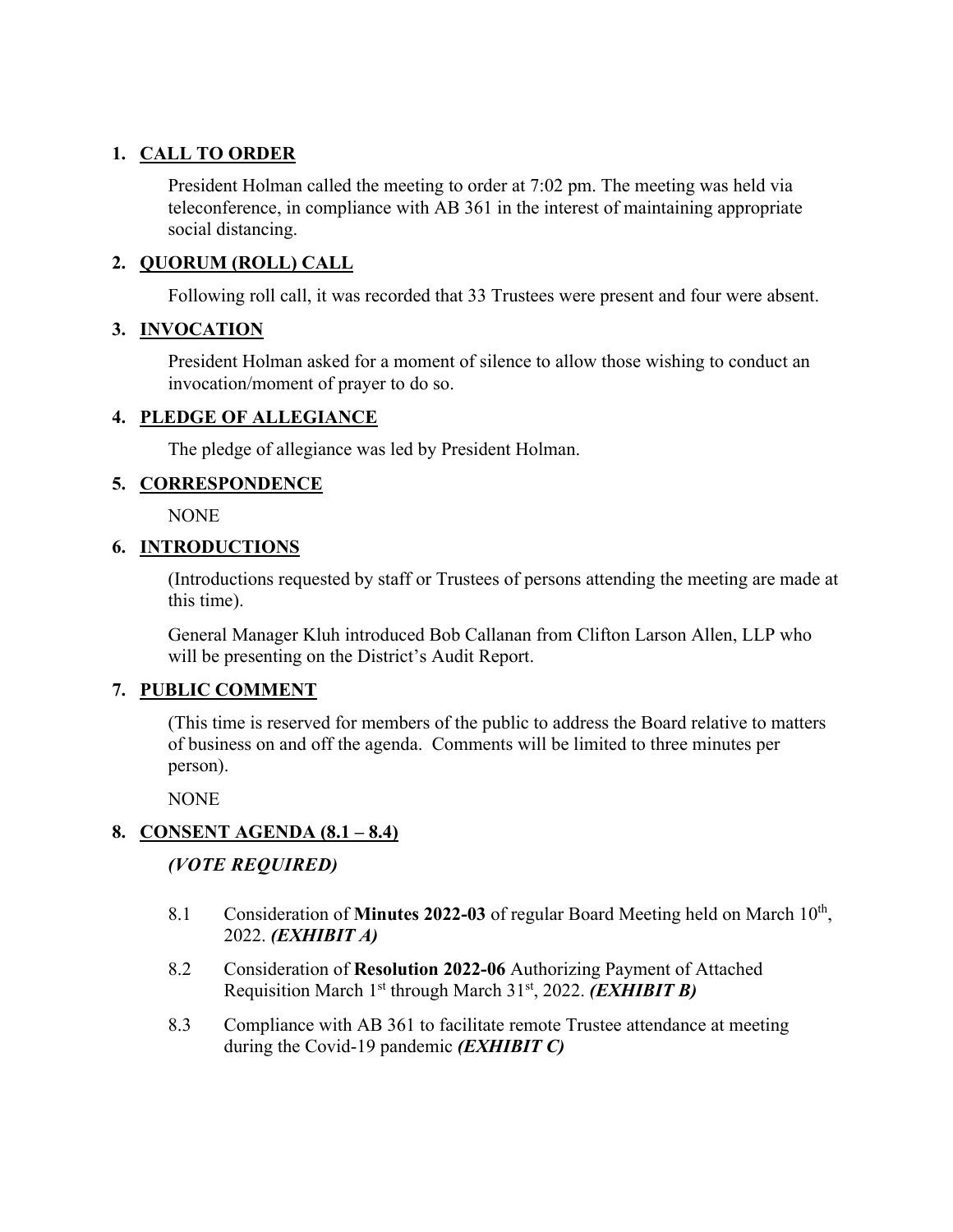*Summary: Board reconsideration of the circumstances of the declared COVID-19 emergency to determine whether the Board should continue to hold remote meetings pursuant to AB 361's special teleconferencing requirements.* 

8.4 Consideration of District's FY 21/22 Goals Status Report for the third quarter. *(EXHIBIT D)*

*Summary: Upon adoption of the District's FY 21/22 Budget, the Board of Trustees requested a quarterly update on the status of departmental goals enumerated in the budget document.* 

**Trustee Dear (Carson) made a motion to approve the consent agenda. The motion was seconded by Trustee Avila (San Fernando) and approved unanimously.** 

**Yes: Artesia, Bell, Bellflower, Bell Gardens, Burbank, Carson, Cerritos, Commerce, Cudahy, Diamond Bar, Gardena, Hawaiian Gardens, La Canada Flintridge, La Habra Heights, Lakewood, La Mirada, Long Beach, Los Angeles City, Los Angeles County, Lynwood, Maywood, Montebello, Norwalk, Paramount, Pico Rivera, San Fernando, San Marino, Santa Fe Springs, Signal Hill, South El Monte, South Gate, Whittier**

**No: NONE**

**Absent: Downey, Glendale, Huntington Park, Vernon**

**Abstain for 8.1: Santa Clarita**

**Yes on 8.2 – 8.4: Santa Clarita**

## **9. COMMITTEE REPORTS**

9.1 Audit Committee Baru Sanchez, Chair

Presentation from auditors at Clifton Larson Allen, LLP regarding finding from District audit of FY 2020/2021 financials. *(EXHIBIT E)*

## *(DOCUMENTS MAY BE SENT UNDER SEPARATE COVER) (RECEIVE AND FILE)*

Trustee Sanchez introduced Bob Callanan from the District's audit firm Clifton Larson Allen, LLP. Mr. Callanan provided an overview of the District's audit report. He shared the firm's opinion, which states, "In our opinion, the financial statements referred to above present fairly, in all material respects, the respective financial positions of the governmental activities and each major fund of the District as of June 30, 2021, and the respective changes in financial position for the year then ended in accordance with accounting principles generally accepted in the United States of America." The firm is providing a clean opinion, the highest possible rating.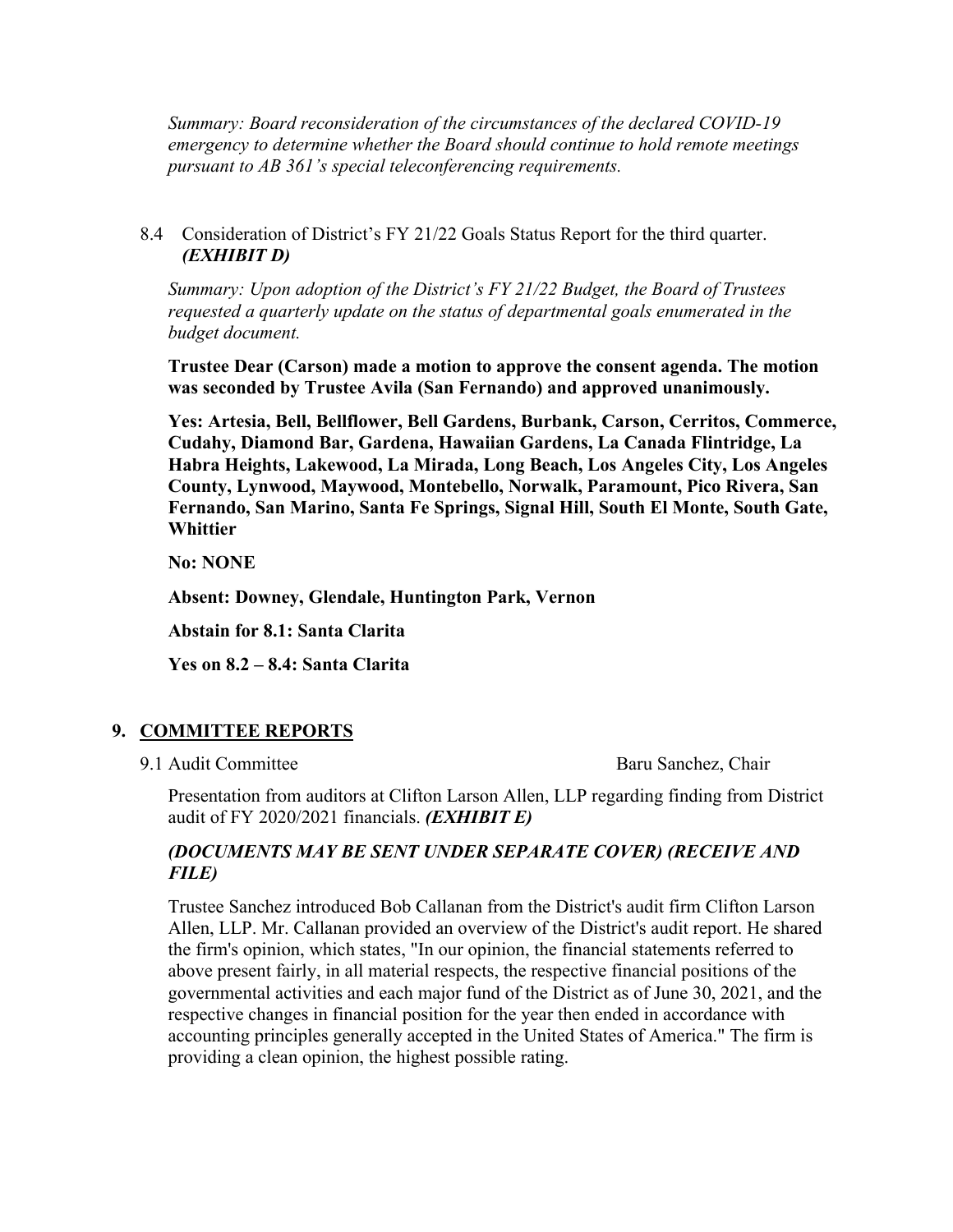There were no new changes or introductions of new accounting policies to report. The firm reported no unusual transactions and did not have any issues interacting with management through the course of the audit. The audit firm did have audit adjustments, but none were material or significant.

The audit firm reported that the District ended the 2020-2021 Fiscal Year with a fund balance of 1.7 million dollars; its OPEB liability is 75 percent funded. The OPEB liability has continued to improve since the District began funding in 2014. CLA did not identify any material weaknesses or significant deficiencies and did not come across any noncompliance issues.

Trustee Sanchez shared that the committee discussed the current contract with Clifton Larson Allen, LLP because the three-year contract ended with the fiscal year 2020 - 2021. The audit committee recommended negotiating an extension of the contract. The one-year extension will come before the entire board at the next month's meeting.

## **10. CONSIDERATION OF RETURN TO INPERSON MEETING**

# *(VOTE OPTIONAL)*

General Manager Kluh reported that District staff are exploring ways to move the board meetings to a hybrid approach and provided examples of how that set up would look like for in-person and online attendees. General Manager Kluh shared that this approach would only be feasibly if most trustees attended in person.

President Holman inquired what the latest regulations stipulated regarding holding board meetings in person. General counsel reported that the state is allowing the continuation of virtual or hybrid board meetings, and most municipalities and districts are providing a hybrid approach.

Trustee Bollman asked for a straw poll to be conducted to gauge how board members feel. Trustee Francis recommended that the District continue its board meetings virtual for as long as the state is under an emergency order. Trustee Cordeiro asked counsel what the current state status was, and Counsel Barrow answered that California is still currently under a state of emergency which allows boards like the District's to continue meeting virtually.

Trustee Dear stated that he favored a hybrid approach, if feasible. Trustee Appleton asked that the straw poll be conducted to see if half or a majority of the board favored to return to in-person meetings. If so, staff should continue with providing a hybrid option for trustees and residents.

Trustee Santa Ines inquired if it was required to post the locations of trustees who tuned in remotely under the current regulations. Counsel Barrow responded that it was not required because of Resolution AB 361, which was approved again earlier in the meeting.

President Hollman requested that a straw poll be conducted before the next board meeting so that results could be shared and be a part of the discussion.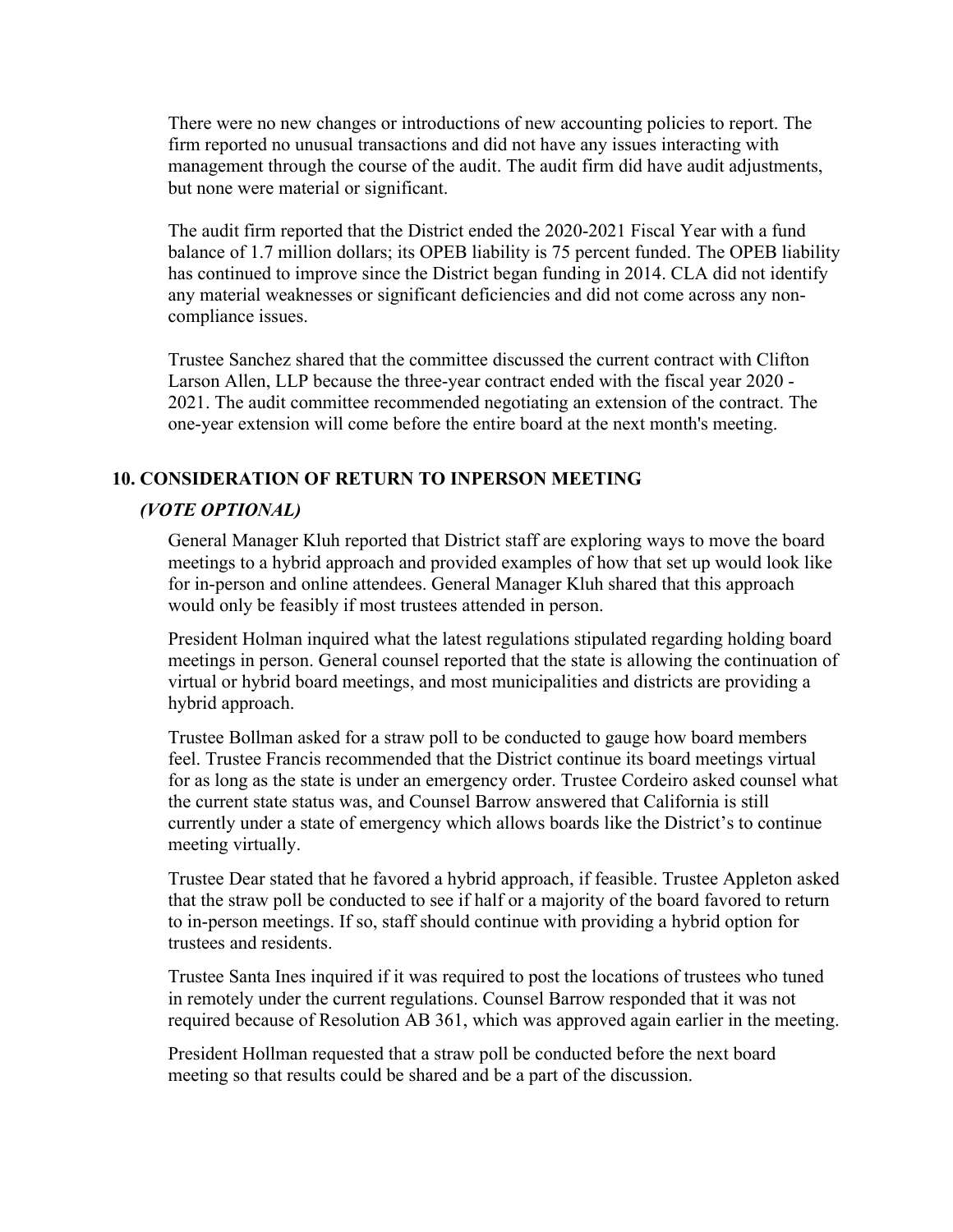**Trustee Appleton (Los Angeles City) made a motion to table the item to the May meeting and resume virtual board meeting until then. The motion was seconded by Trustee Dear (Carson) and approved unanimously.** 

**Yes: Artesia, Bell, Bellflower, Bell Gardens, Burbank, Carson, Cerritos, Commerce, Cudahy, Diamond Bar, Gardena, Hawaiian Gardens, La Canada Flintridge, La Habra Heights, Lakewood, La Mirada, Long Beach, Los Angeles City, Los Angeles County, Lynwood, Maywood, Montebello, Norwalk, Paramount, Pico Rivera, San Fernando, San Marino, Santa Clarita, Santa Fe Springs, Signal Hill, South El Monte, South Gate, Whittier**

**No: NONE**

**Absent: Downey, Glendale, Huntington Park, Vernon**

# **11. STAFF PROGRAM REPORTS: MARCH 2022**

11.1 Manager's Report S. Kluh, General Manager

General Manager Kluh highlighted that staff would be conducting a new trustee orientation during the month of April. The orientation is open to both new and seasoned trustees. A recording will be provided for trustees who are interested in a refresher but not able to attend the live orientation.

11.2 Scientific-Technical: (Staff Report A) S. Vetrone, Acting Sci.-Tech Services Dir.

Acting Director Vetrone highlighted Assistant Vector Ecologist Faiza Haider who joined the District in 2016 and transitioned into the Scientific-Technical Services Department in 2018. Asst. Vector Ecologist Haider contributes to the department's general surveillance, insectary maintenance, black fly surveillance, and field trials.

Trustee Dr. Wassem followed up a question regarding sterile insect technique and the recent news coverage around Oxitec. Acting Director Vetrone mentioned that there is currently only one vector control district in California working with the Oxitec technology. The District considered and is still evaluating this type of technology; however, the District is currently exploring the irradiation method.

Trustee Francis mentioned a recent Los Angeles Times article regarding sterile insect techniques and asked for additional information.

11.3 Operations (Staff Report B) M. Daniel, Operations Dir.

Director Daniel did not have anything to add to his report.

11.4 Community Affairs (Staff Report C) M.J. Coburn, Communications Dir.

Director Coburn highlighted the District's 70<sup>th</sup> Anniversary Celebration and Open House taking place at the District's headquarters on Saturday, April  $16<sup>th</sup>$ . She also listed the cities and elected officials' offices who will be presenting the District with a proclamation or certificate at the event. Additionally, she shared a video highlighting the District's work over the past 70 years, which will be shown at the open house.